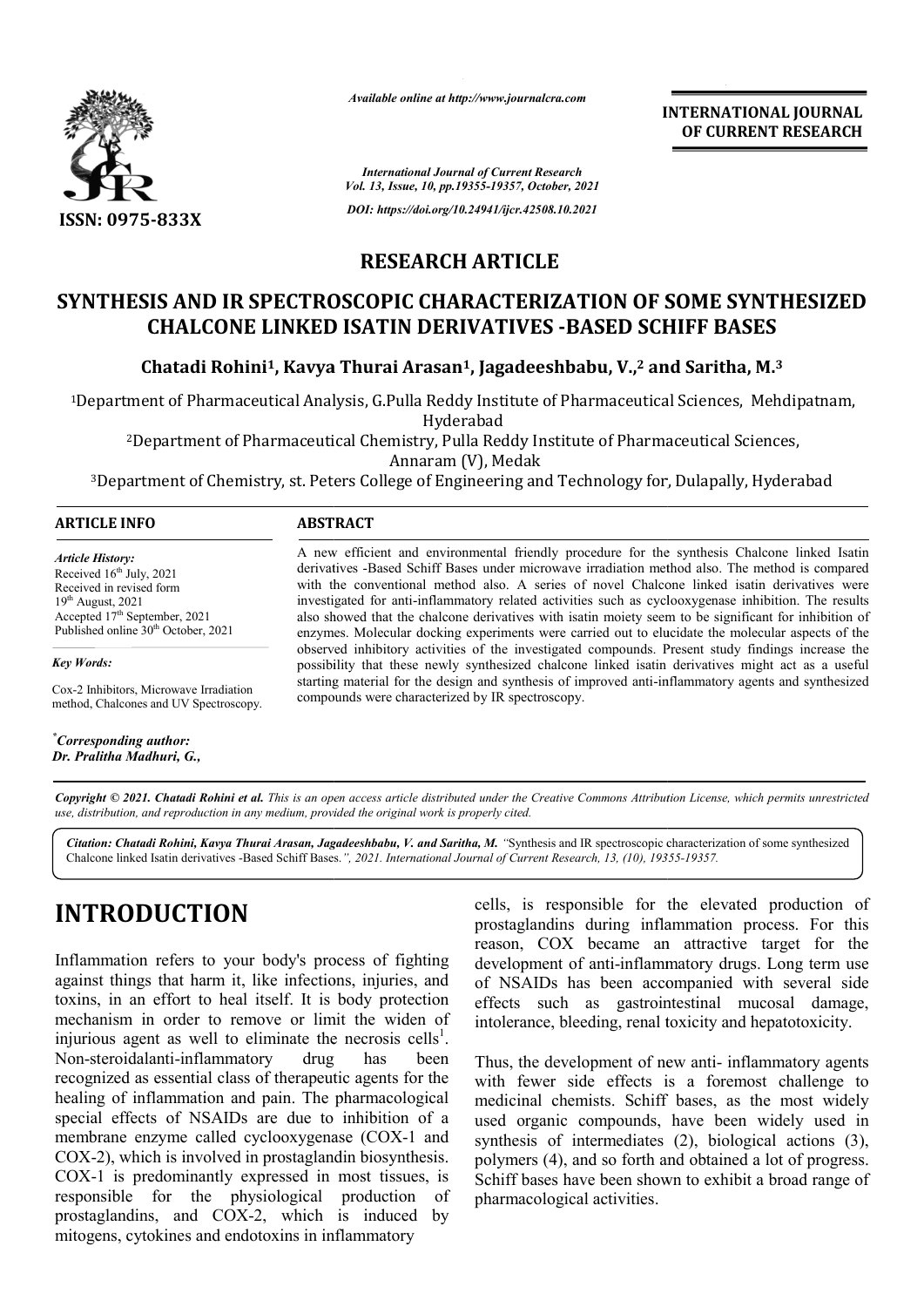#### **Scheme**



### **EXPERIMENTAL**

Melting points were determined by using Toshniwal apparatus in open capillaries and are uncorrected. The purity of the compounds was checked by TLC on silica gel G plates using chloroform: methanol, 7:3 solvent system and U.V lamp used as a visualizing agent. IR spectra were recorded using KBr pellets on a Thermo Nicolet Nexus 670 spectrophotometer.

# **METHODOLOGY**

**PREPARATION OF CHALCONES 2(a-b):** Equimolar mixture of Benzaldehyde/Anisaldehyde (0.01 mol) and Acetophenone (0.01 mol) were dissolved in minimum amount of alcohol. Sodiumhydroxide (0.02 mol) was added slowly and the mixture stirred for 2 hr until mixture becomes very cloud. Then the mixture was poured slowly into 400 ml of water with constant stirring and kept in refrigerator for 24 hours. The precipitate obtained was filtered, washed and recrystalised from ethanol and the completion of the reaction was monitored by  $\text{TLC}^5$ .

#### **PREPARATION OF THIAZINE DERIVATIVES 3(a-b):**

A mixture of 2a/2b/2c (0.02 mol), thiourea (0.02 mol) were dissolved in ethanolic sodium hydroxide (10 ml) was stirred about 2-3 hours with a magnetic stirrer. This was then poured into 400 ml of cold water with continuous stirring for an hour and then kept in refrigerator for 42 hours. The precipitate obtained was filtered, washed and recrystalised and the completion of the reaction was monitored by TLC.

### **PREPARATION OF SCHIFF'S BASE DERIVATIVES**   $4(a_1-a_5)$  by

**Conventional method:** Equimolar quantities (0.01mol) of Isatin and the corresponding amino compound were dissolved in warm ethanol (50 ml) containing glacial acetic acid (0.5 ml). The reaction mixture was refluxed for 4 hrs and then kept at room temperature overnight. The resultant solid was washed with dilute ethanol, dried and recrystallized from ethanol-water (1:2) mixture to afford compounds.

**PREPARATION OF SCHIFFS BASE DERIVATIVES** 4(a<sub>1</sub>-a<sub>5</sub>) by Microwave method: Equimolar quantities (0.01mol) of Isatin and the corresponding amino compound were dissolved in warm ethanol (50 ml) containing glacial acetic acid (0.5 ml) added in microwave tube.

The reaction content were subjected to microwave irradiation at 200 W for about25sec - 25 min. Progress of the reaction was monitored by TLC.After completion reaction, solid product was obtained in reaction mixture which was filtered and recrystalised with ethanol to afford compounds<sup>6</sup>.



#### **IR spectra:4a1**

**IR Spectra:** In the IR spectra of the Schiff base shows band at 1627 cm-1 assigned to the azomethine group (HC=N), this confirms the condensation between the amino group of 2-amino thiazine and the aldehyde group of benzaldehyde in formation of Schiff base. The intensity peak of absorption in the Schiff base around 1627cm-1 due carbonyl group of ketones and CHstretching observed at 2930 cm-1.

# **RESULTS AND DISCUSSION**

All the synthesized Fen Isatin derivatives  $(4a_1, 4a_2, 4a_3, 4a_4)$  $(4a<sub>4</sub>, 4a<sub>5</sub>)$  were tested for anti inflammatory activity at the dose of 100 mg  $\backslash$  kg in acute inflammatory models in rats. The compounds under the study exhibited moderate to good anti-inflammatory activity and the results are tabulated in the table. Compound  $4a_1$  and  $4a_2$  shown maximum inhibition of 70.44%;74.01% respectively and, where as the rest of the compounds tested exhibited a minimum inhibition compared to the standard Diclofenac sodium which shown a reduction in Oedema volume by 93.76% in carrageen induced rat hind paw Oedema model. From anti-inflammatory evaluations data it is clear that some of the substituted Isatin derivatives posses' significant anti-inflammatory activity and some of them posses moderate anti-inflammatory activity.